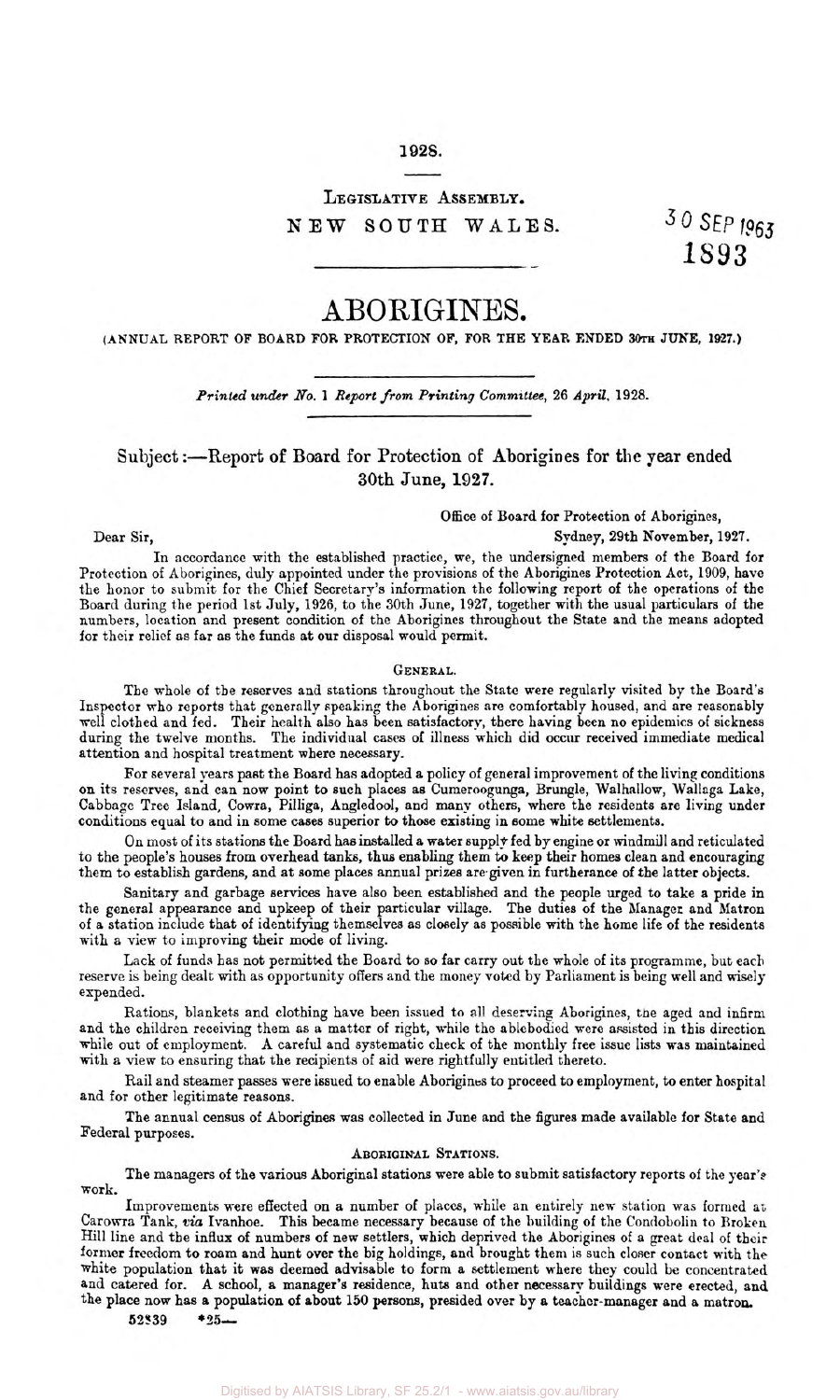Included in the school enrolment are pupils over twenty years of age who have never previously had an opportunity of securing instruction. They **are** proving apt pupils and will at all events be able to read and write before they leave. The matron also conducts a sewing class and instructs the girls in house duties, to which they take very **kindly.** The men secure employment **as** fencers and as sheep and cattle men.

Communication is maintained with Ivanhoe, **54 miles** distant, by means of a I ton motor truck, which carries the whole of the stores and supplies for the settlement.

It is hoped to this year erect a windmill and install a water service at this place.

Sale stores are maintained on most of the Board's stations, and from these the Aborigines are able to purchase groceries, &c., at cost price, thus benefiting them in a pecuniary sense and also keeping them away from the towns and ensuring that some portion of their earnings is spent on their families.

Each station also has its dispensary, recreation hall, church, &c., and endeavour is made to create a community of interest among the residents.

## **COOTAMUNDRA HOME.**

The work carried on at the Board's Training Home at Cootamundra of caring for and fitting Aboriginal girls for domestic service continues to be one of the most satisfactory features of the Board's activities. The average number of inmates for the year was forty-two. These girls receive a thorough grounding in domestic training, and upon attaining **a** suitable age are placed in approved situations where they are kept under the eye of a lady officer appointed for the purpose. A school is also maintained at the home to enable the younger ones to complete their education.

The buildings and appointments are up-to-date and the surroundings attractive. Every effort is made to make the lives of the inmates as bright as possible with a view to improving their physical and mental condition. The townspeople of Cootamundra take a keen interest in the home and very few public functions take place to which the children are not invited. Motor buses are. sent to convey them to picnics and other places of amusement, parties to the local picture theatres are arranged, and in addition concerts and other amusements are held at the home.

The orchard and garden, which are cared for under the matron's supervision by the girls themselves, ensure a regular supply of fresh vegetables, fruit and preserves, while **a** plentiful supply of milk and butter is provided by the Board's own cows.

A windmill, dam, underground tank, and a large number of overhead **tanks** guarantee an adequate water service.

A car which was supplied by the Board for the use of the officers and for the recreation of the children has now almost been paid for by means of bazaars and the sale of raffia work, **&c.** A fine new piano, a gramophone, and other things have been secured in the same way.

The health of the inmates during the year was satisfactory.

## KINCHELA HOME.

The care and training of neglected Aboriginal boys is provided for in a home established at Kinchela **on** the Macleay River. Here about twenty-five boys have the advantages of an abundance of good food and clothing and an upbringing in fine surroundings. A well equipped school under the control of the Superintendent of the home produces satisfactory educational results, while **a** moral training by this officer and the matron is, of course, part of the boys' daily life.

Manual training is made a feature, carpentry and farming being taught. Crops of maize, pumpkins, and other vegetables are grown, and the Board runs its own dairy cows.

Each year a Christmas holiday camp at the seaside is arranged, and it *is,* needless to **say,** thoroughly enjoyed by the boys, who cannot fail to benefit physically by the four weeks thus spent.

#### EDUCATION.

Throughout the State and where the number of children justify it schools have been established for the benefit of Aborigines only. They are staffed by teachers appointed by the Education Department and work under a special syllabus. The Department's Inspectors visit them regularly and very satisfactory reports arc received regarding the nature of the work done and the results achieved.

**Rations are** issued to every child, while at some schools the Board provides a midday meal which **is** cooked for the children by the teacher under arrangement with the Board.

The children also have the benefit of medical and dental attention.

## **EMPLOYMENT.**

*As* stated in previous reports adult Aborigines experience no great difficulty in securing employment **in** rural industries, timber getting, and fishing. Numbers of them have saved sufficient money to purchase their own homes and live quite independent of Government assistance, enjoying all the rights and privileges of the ordinary white citizen, except that of securing liquor.

The **girls** and boys upon attaining a suitable age are placed in carefully selected situations where they are kept under the supervision of the Board's officers. Portion of their wages is banked for them and earns ordinary rates of interest. Most of them have credits ranging from £40 to £100, and this money is available for them when they attain their majority.

After a reasonable time at service they are allowed to return to employment in their own districts or on holiday, whichever they prefer, and they thus have the opportunity of meeting people of their own colour and getting married. Large numbers of marriages take place every year, and the Board encourage